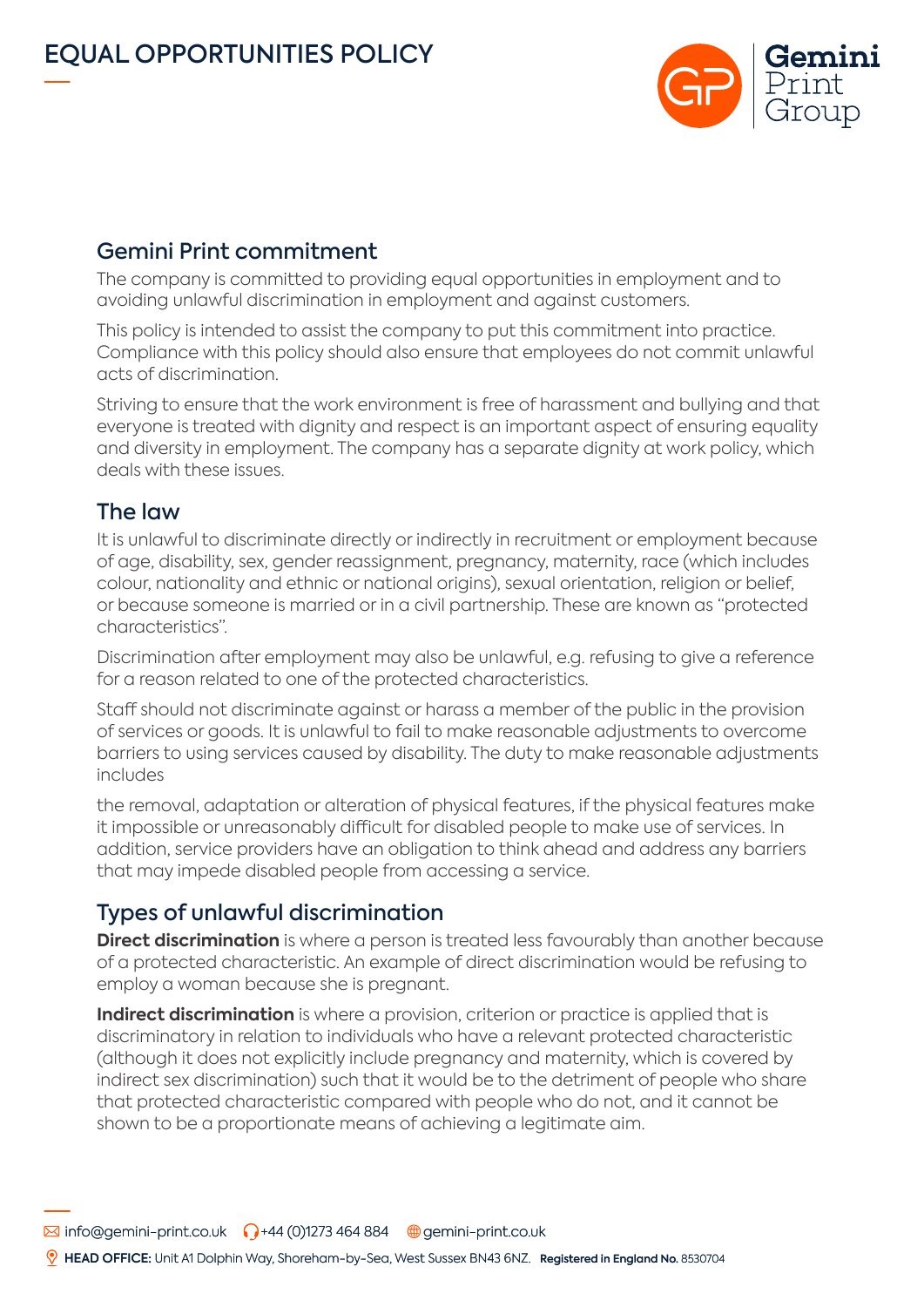**Harassment** is where there is unwanted conduct, related to one of the protected characteristics (other than marriage and civil partnership, and pregnancy and maternity) that has the purpose or effect of violating a person's dignity; or creating an intimidating, hostile, degrading, humiliating or offensive environment. It does not matter whether or not this effect was intended by the person responsible for the conduct.

**Associative discrimination** is where an individual is directly discriminated against or harassed for association with another individual who has a protected characteristic (although it does not cover harassment because of marriage and civil partnership, and pregnancy and maternity).

**Perceptive discrimination** is where an individual is directly discriminated against or harassed based on a perception that they have a particular protected characteristic when they do not, in fact, have that protected characteristic (other than marriage and civil partnership, and pregnancy and maternity).

**Victimisation** occurs where an employee is subjected to a detriment, such as being denied a training opportunity or a promotion because they made or supported a complaint or raised a grievance under the Equality Act 2010, or because they are suspected of doing so. However, an employee is not protected from victimisation if they acted maliciously or made or supported an untrue complaint. There is no longer a need for a complainant to compare their treatment with someone who has not made or supported a complaint under the Equality Act 2010. For example, if a blind employee raises a grievance that the employer is not complying with its duty to make reasonable adjustments, and is then systematically excluded from all meetings, such behaviour could amount to victimisation.

**Failure to make reasonable adjustments** is where a physical feature or a provision, criterion or practice puts a disabled person at a substantial disadvantage compared with someone who does not have that protected characteristic and the employer has failed to make reasonable adjustments to enable the disabled person to overcome the disadvantage.

## Equal opportunities in employment

Gemini Print will avoid unlawful discrimination in all aspects of employment including recruitment, promotion, opportunities for training, pay and benefits, discipline and selection for redundancy.

Person and job specifications will be limited to those requirements that are necessary for

the effective performance of the job. Candidates for employment or promotion will be assessed objectively against the requirements for the job, taking account of any reasonable adjustments that may be required for candidates with a disability. Disability and personal or home commitments will not form the basis of employment decisions except where necessary.

The company will consider any possible indirectly discriminatory effect of its standard working practices, including the number of hours to be worked, the times at which these are to be worked and the place at which work is to be done, when considering requests

for variations to these standard working practices and will refuse such requests only if

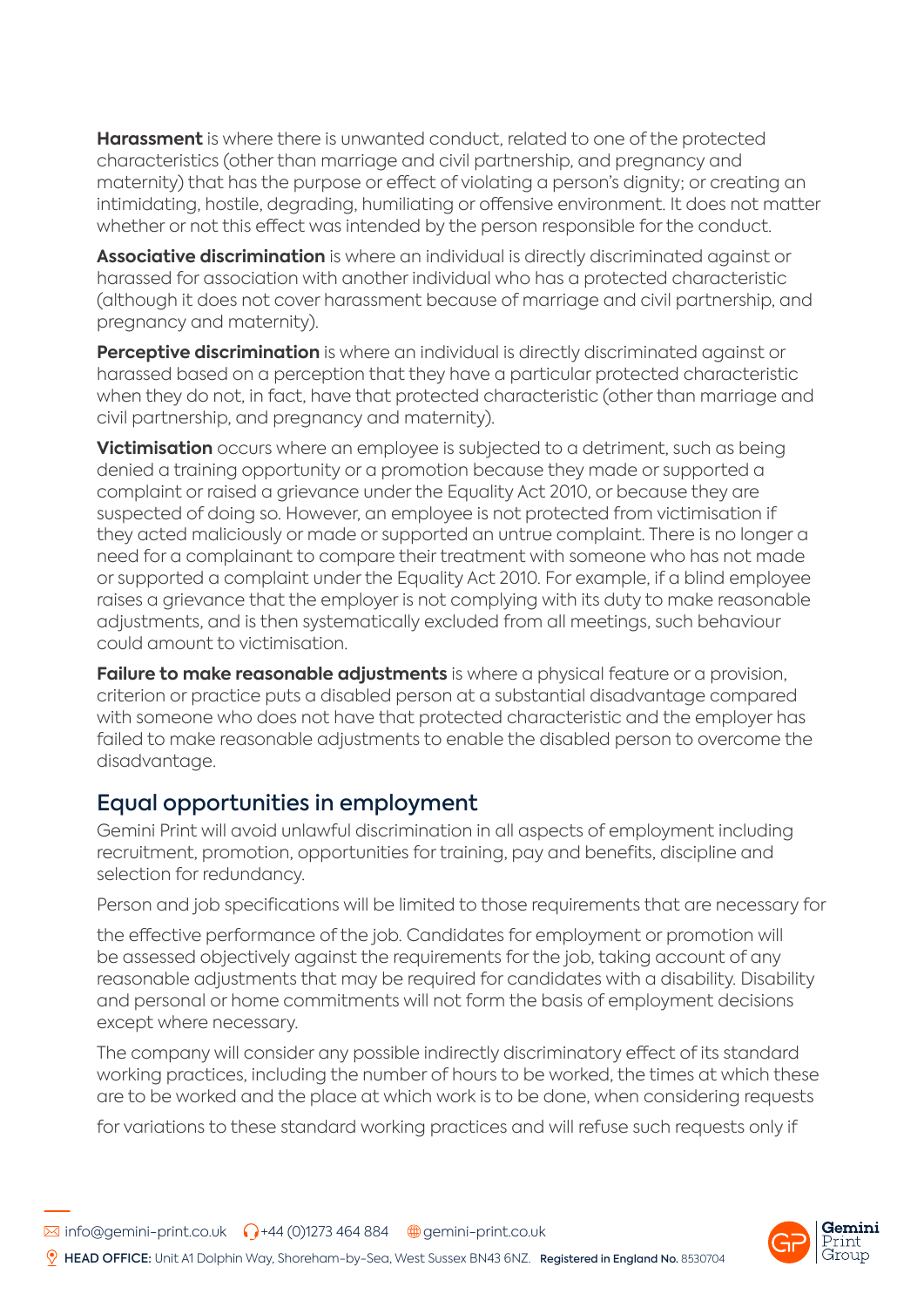the company considers it has good reasons, unrelated to any protected characteristic, for doing so. The company will comply with its obligations in relation to statutory requests for contract variations. The company will also make reasonable adjustments to its standard working practices to overcome barriers caused by disability.

The company will monitor the ethnic, gender and age composition of the existing workforce and of applicants for jobs (including promotion), and the number of people with disabilities within these groups, and will consider and take any appropriate action to address any problems that may be identified as a result of the monitoring process.

## Dignity at work

The company has a separate dignity at work policy concerning issues of bullying and harassment on any ground, and how complaints of this type will be dealt with.

#### Customers, suppliers and other people not employed by the company

Gemini Print will not discriminate unlawfully against customers using or seeking to use goods, facilities or services provided by the company.

Employees should report any bullying or harassment by customers, suppliers, visitors or others to their manager who will take appropriate action. The manager is responsible for reporting any issues to the managing director within a maximum 48 hours.

# **Training**

The company will provide training in equal opportunities to managers and others likely to be involved in recruitment or other decision making where equal opportunities issues are likely to arise.

The company will provide training to all existing and new employees and others engaged

to work at the company to help them understand their rights and responsibilities under the dignity at work policy and what they can do to help create a working environment free of bullying and harassment. The company will provide additional training to managers to enable them to deal more effectively with complaints of bullying and harassment.

# Your responsibilities

Every employee is required to assist the company to meet its commitment to provide equal opportunities in employment and avoid unlawful discrimination.

Employees can be held personally liable as well as, or instead of, the company for any act of unlawful discrimination. Employees who commit serious acts of harassment may be guilty of a criminal offence.

Acts of discrimination, harassment, bullying or victimisation against employees or customers are disciplinary offences and will be dealt with under the company's disciplinary procedure. Discrimination, harassment, bullying or victimisation may constitute gross misconduct and could lead to dismissal without notice.